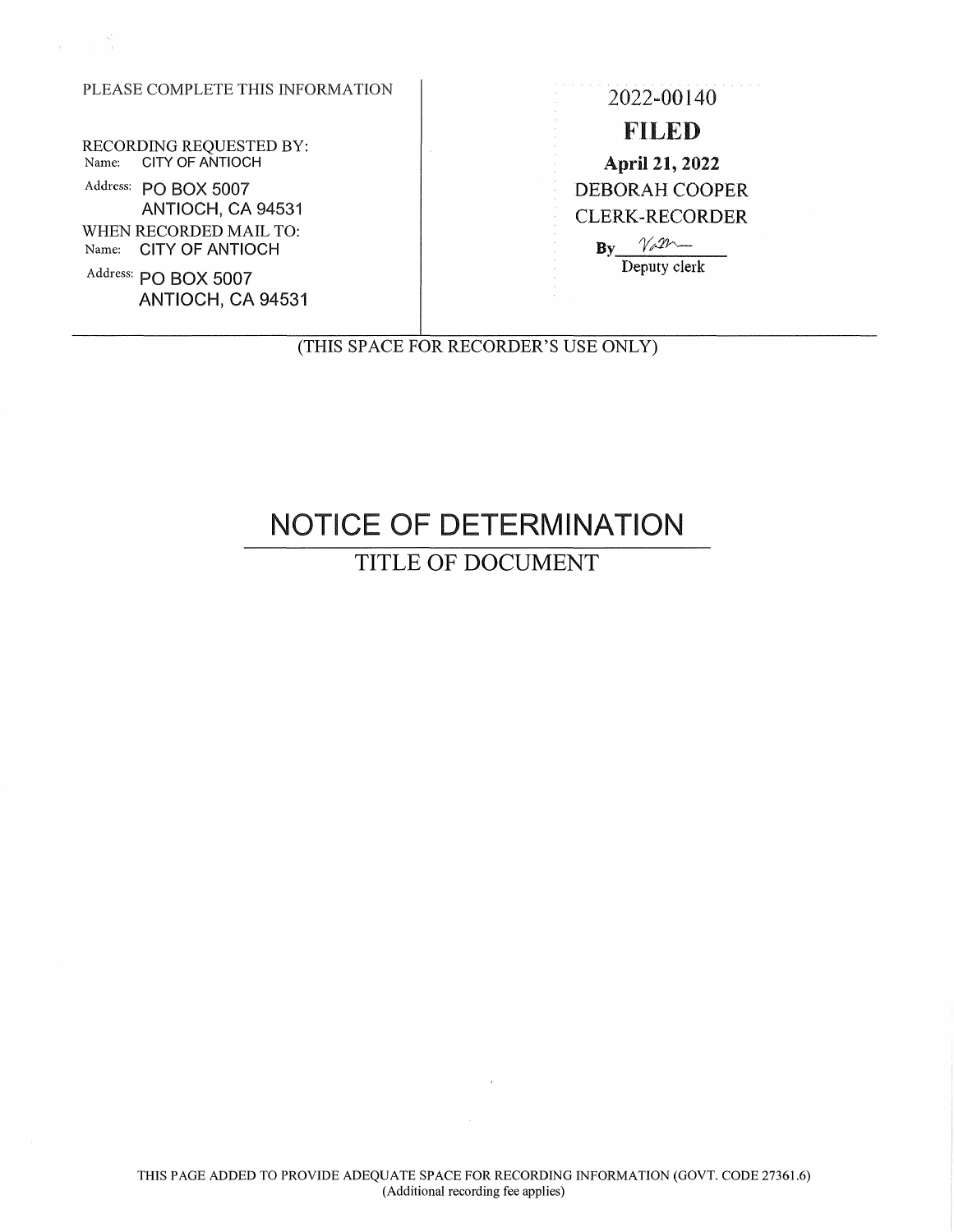

- **TO:** Contra Costa County Clerk-Recorder
	- County Clerk-Recorder 555 Escobar Street Martinez, CA 94553
- **FROM:** City of Antioch
	- Community Development Dept, Planning Division PO Box 5007 Antioch, CA 94531-5007

Cc: Office of Planning & Research, via CEQAsubmit

Contact: Anne Hersch, Planning Manager 925-779-6141 or ahersch@antiochca.gov

#### **SUBJECT: Filing of** Notice **of** Determination in compliance with Section **21108 or 21152 of**  the Public Resources Code

| <b>State Clearinghouse Number:</b>   | 2003072140                                                                   |
|--------------------------------------|------------------------------------------------------------------------------|
| <b>Project Title / Project Name:</b> | Addendum No. 2 (Addendum) to the certified General Plan Update Environmental |
|                                      | Impact Report (EIR)                                                          |
| <b>Project Reference Number(s):</b>  | n/a                                                                          |
| <b>Project Applicant / Name:</b>     | City of Antioch                                                              |
| <b>Applicant Address:</b><br>E.      | PO Box 5007, Antioch, CA 94531-5007                                          |
| <b>Applicant Phone No.:</b><br>靈     | 925-779-6159                                                                 |
| <b>Project Location / Address:</b>   | Citywide                                                                     |

#### **Project Description:**

The approved project consists of amending the Antioch General Plan to Antioch General Plan and the Zoning Code to create a new Commercial Infill Housing (CIH} Overlay District and CIH Objective Design Standards to provide key, objective requirements for the development of multifamily residential and mixed-use development within the City's CIH Overlay District. The proposed CIH Overlay District is intended to allow for the streamlined development of mediumand high-density residential and mixed-use projects on infill sites that have been identified through an infill housing study process and are typically vacant and/or underutilized commercial areas of the city. Unlike design guidelines, the proposed CIH Objective Design Standards are written to have "no personal or subjective judgment by a public official and is uniformly verifiable by reference to an external and uniform benchmark or criterion available and knowable by both the development applicant and the public official prior to submittal." The approved project is a programmatic, policy-level change that does not have specific development projects.

This is to advise that the City of Antioch (⊠ LEAD AGENCY or □ RESPONSIBLE AGENCY) has approved the above **referenced project on April 12, 2022 has made the following determinations regarding the project:** 

- 1. No further environmental review is required for the amendment to the Antioch General Plan and Municipal Code.
- 2. The proposed modifications to the original project described and certified in the EIR in November 2013, as analyzed in the Addendum adopted and approved by the City, will result in no new significant adverse effects or substantially increase the severity of significant effects previously identified in the EIR. Thus, the current proposed project meets all the conditions for an Addendum.
- 3. The mitigation measures that were adopted and incorporated into the project analyzed in the EIR will remain in effect. No new or modified mitigation measures were identified in the Addendum.
- 4. A Statement of Findings and a Statement of Overriding Considerations were made at the time of approval of the project analyzed in the EIR. No changes to these Statements are required as a result of the proposed project evaluated in the Addendum.

**This is to certify that the final EIR or Negative Declaration with comments and responses and record of project approval (as applicable) is available to the General Public at:** www.antiochca.gov/Environmenta1Docs

| <b>SIGNATURE:</b> |                             |                |  |
|-------------------|-----------------------------|----------------|--|
| NAME, TITLE:      | Planck<br>$\wedge$ 0 $\sim$ | <b>B Box</b> 1 |  |
|                   |                             |                |  |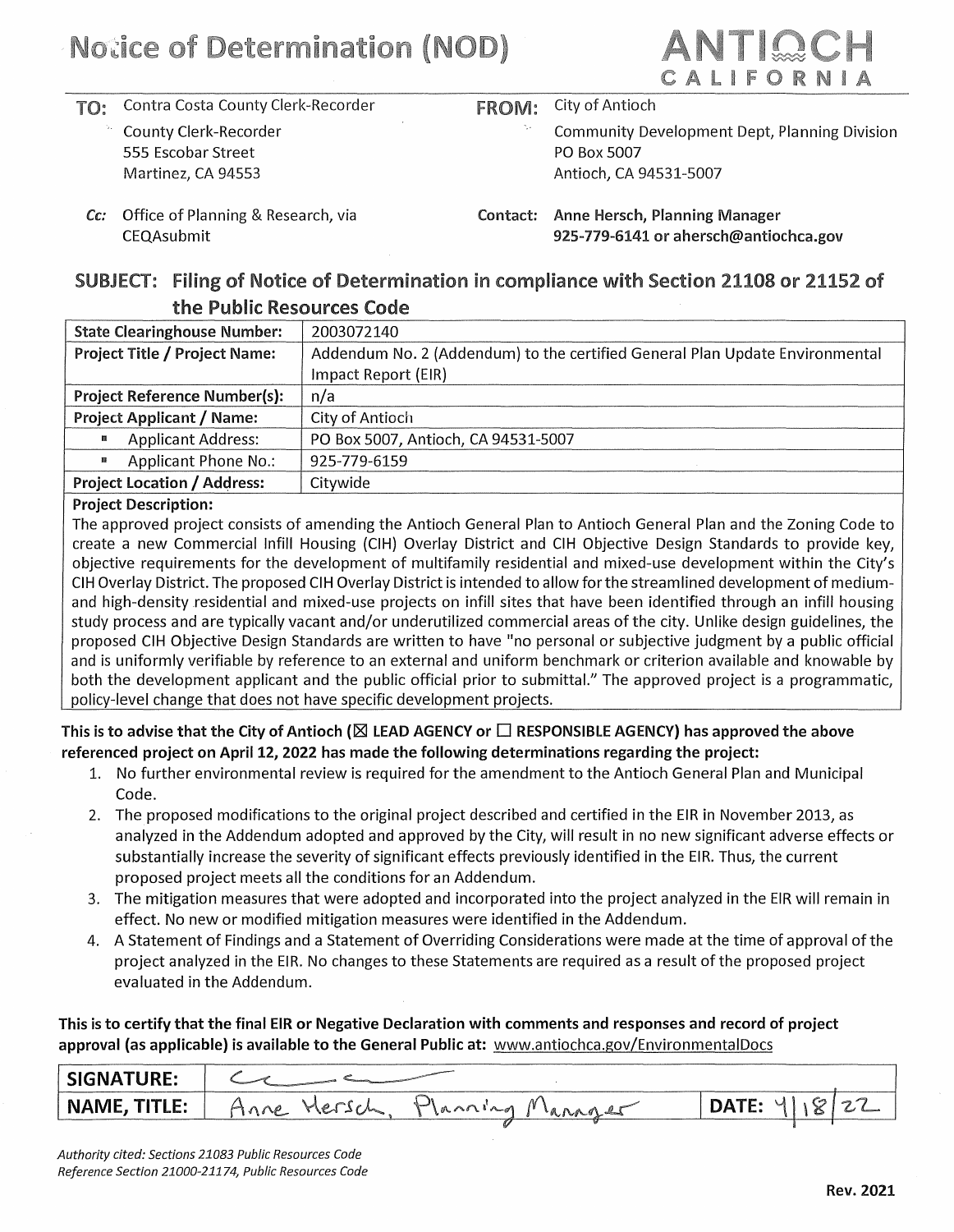| DFW 753.5a (REV. 01/01/22) Previously DFG 753.5a                                                                         |                                         | Print                       | <b>StartOver</b> | <b>Finalize&amp;Email</b>                  |
|--------------------------------------------------------------------------------------------------------------------------|-----------------------------------------|-----------------------------|------------------|--------------------------------------------|
|                                                                                                                          |                                         |                             |                  |                                            |
|                                                                                                                          |                                         | <b>RECEIPT NUMBER:</b>      |                  |                                            |
|                                                                                                                          |                                         | 07-04/21/2022-143           |                  |                                            |
|                                                                                                                          |                                         |                             |                  | STATE CLEARINGHOUSE NUMBER (If applicable) |
| SEE INSTRUCTIONS ON REVERSE. TYPE OR PRINT CLEARLY.                                                                      |                                         | 2003072140                  |                  |                                            |
| <b>LEAD AGENCY</b>                                                                                                       | <b>LEADAGENCY EMAIL</b>                 |                             | DATE             |                                            |
| CITY OF ANTIOCH                                                                                                          |                                         |                             | 04/21/2022       |                                            |
| COUNTY/STATE AGENCY OF FILING                                                                                            |                                         |                             | DOCUMENT NUMBER  |                                            |
| CONTRA COSTA COUNTY                                                                                                      |                                         |                             | 2022-00140       |                                            |
| PROJECT TITLE                                                                                                            |                                         |                             |                  |                                            |
| ADDENDUM NO. 2 (ADDENDUM) TO THE CERTIFIED GENERAL PLAN UPDATE ENVIRONMENTAL IMPACT REPORT (EIR)                         |                                         |                             |                  |                                            |
| PROJECT APPLICANT NAME                                                                                                   | <b>PROJECT APPLICANT EMAIL</b>          |                             | PHONE NUMBER     |                                            |
| CITY OF ANTIOCH                                                                                                          |                                         |                             | (925) 779-6159   |                                            |
| PROJECT APPLICANT ADDRESS                                                                                                | <b>CITY</b>                             | <b>STATE</b>                | ZIP CODE         |                                            |
| <b>PO BOX 5007</b>                                                                                                       | <b>ANTIOCH</b>                          | CA                          | 94531            |                                            |
| PROJECT APPLICANT (Check appropriate box)                                                                                |                                         |                             |                  |                                            |
| Local Public Agency<br><b>School District</b>                                                                            | <b>Other Special District</b>           | State Agency                |                  | X Private Entity                           |
|                                                                                                                          |                                         |                             |                  |                                            |
| <b>CHECK APPLICABLE FEES:</b>                                                                                            |                                         | $$3,539.25$ \$              |                  |                                            |
| $\Box$ Environmental Impact Report (EIR)                                                                                 |                                         | $$2,548.00 $$ $$$           |                  |                                            |
| Mitigated/Negative Declaration (MND)(ND)<br>□ Certified Regulatory Program (CRP) document - payment due directly to CDFW |                                         | $$1,203.25$ $$$             |                  |                                            |
|                                                                                                                          |                                         |                             |                  |                                            |
| $\Box$ Exempt from fee                                                                                                   |                                         |                             |                  |                                            |
| Notice of Exemption (attach)                                                                                             |                                         |                             |                  |                                            |
| CDFW No Effect Determination (attach)                                                                                    |                                         |                             |                  |                                            |
| $\Box$ Fee previously paid (attach previously issued cash receipt copy)                                                  |                                         |                             |                  |                                            |
|                                                                                                                          |                                         |                             |                  |                                            |
| □ Water Right Application or Petition Fee (State Water Resources Control Board only)                                     |                                         | \$                          |                  |                                            |
| <b>E</b> County documentary handling fee<br>\$                                                                           |                                         | $50.00$ \$                  |                  | 50.00                                      |
| X Other NOTICE OF DETERMINATION - CEQA PREVIOUSLY PAID                                                                   |                                         | \$                          |                  |                                            |
| <b>PAYMENT METHOD:</b>                                                                                                   |                                         |                             |                  |                                            |
| $\Box$ Cash<br>$\Box$ Credit<br><b>図 Check</b><br>Other<br>O                                                             |                                         | <b>TOTAL RECEIVED</b><br>\$ |                  | 50.00                                      |
| <b>SIGNATURE</b>                                                                                                         | AGENCY OF FILING PRINTED NAME AND TITLE |                             |                  |                                            |
| Χ                                                                                                                        | Maldonado Vanessa<br>Deputy Clerk       |                             |                  |                                            |
| RECH5563                                                                                                                 |                                         |                             |                  |                                            |

 $\alpha$